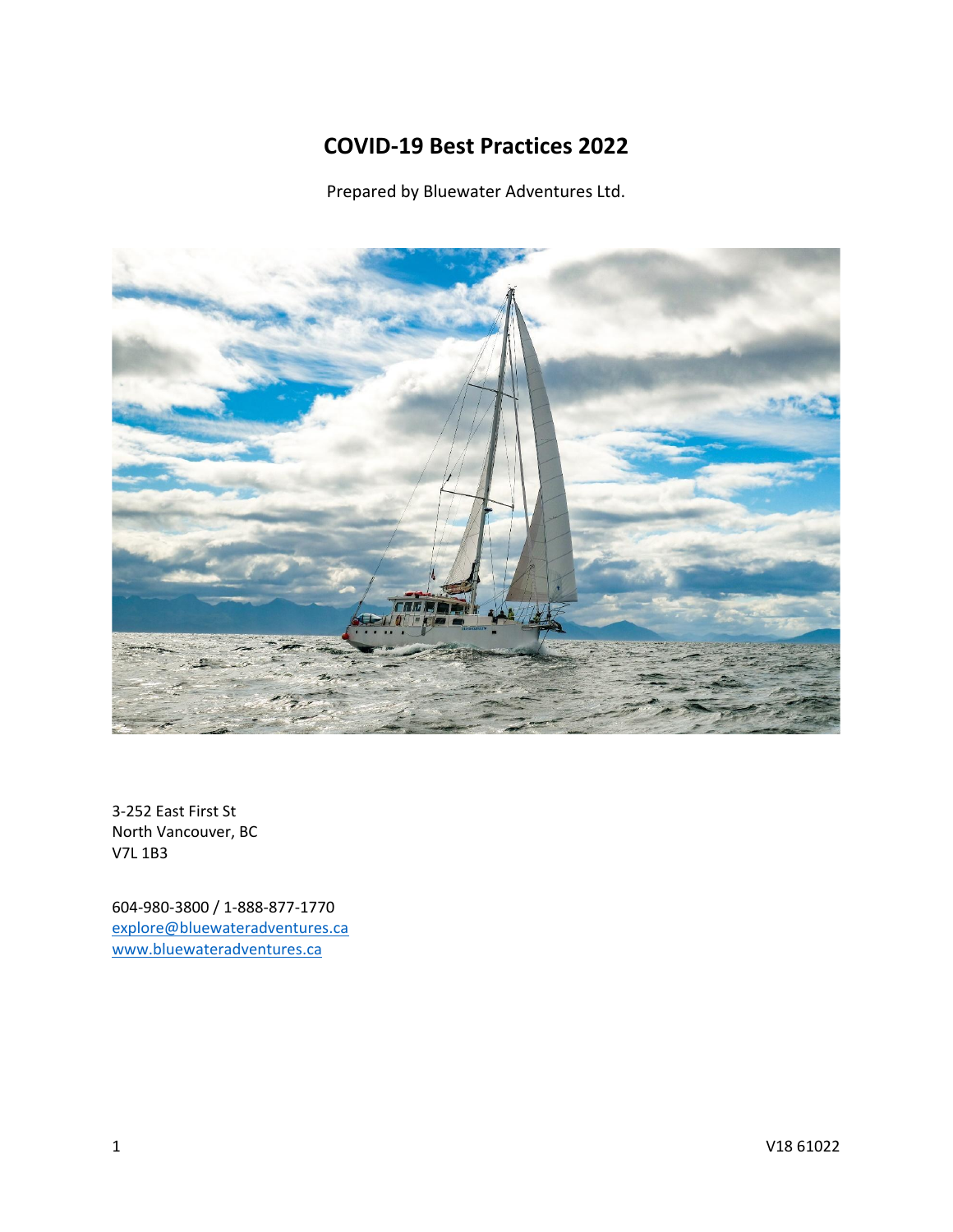# **Overview**

## Purpose

This document outlines Bluewater Adventures' (BWA) Best Practices as we plan to continue operations in the safest way possible, based on protocols provided by the provincial & federal health authorities and Transport Canada. It establishes BWA's approach to mitigating COVID-19 exposure risks of crew, guests, and coastal communities. Furthermore, the aim of this document is to promote health and safety throughout the entire travel process from start to finish.

## Mitigation Protocols Promoting Health and Safety During COVID-19

Operating in remote areas along the British Columbia Coast for over 45 years, Bluewater Adventures puts health and safety first. Crew are Transport Canada certified and safety training is at the forefront of our operations.

## *GUEST COMMUNICATION*

All guests will be contacted prior to their Bluewater Adventures trip. It will be the responsibility of our guests to review and follow all safety policies.

### **1. Passenger & Crew Pre-Trip Requirements:**

### **A) Trip Confirmation**

Bluewater Adventures will contact all guests and travel trade partners with confirmation of their trip. At this time, BWA will advise of our boarding requirements and orientation policies, as well as an updated Best Practices based on current events. This document is subject to change. We will do our best to inform you of any changes in travel regulations and protocols but being aware of any details that impact travel is the responsibility of the agent/guest.

Bluewater Adventures requires that **all guests and crew be fully vaccinated** with two doses of an approved COVID-19 vaccine at least 2 weeks prior to joining a Bluewater Adventures trip. It is strongly encouraged that guests & crew receive any booster dose(s) that are available to them.

Plan to travel with your official proof of vaccination and be sure that you fully understand and comply with all travel requirements from airlines, your country of origin and destination.

We respectfully ask that all guests and crew that are planning to join a Bluewater trip to be extra mindful of the activities that they participate in during the days leading up to travel.

### **B) 10 days prior to trip departure date**

- Guests and crew should review the COVID-19 Health Screening Form.
- BWA advises all guests and crew to start taking precautionary measures and be socially responsible to minimize their exposure to COVID-19 **starting 10 days** prior to your trip departure date. This includes avoiding large group events, minimizing social interactions, and delaying any large social events until after you return from your Bluewater trip.
- If the state of your health changes within the 7 days leading up to your trip, please contact the BWA office immediately to determine next steps, 604-980-3800.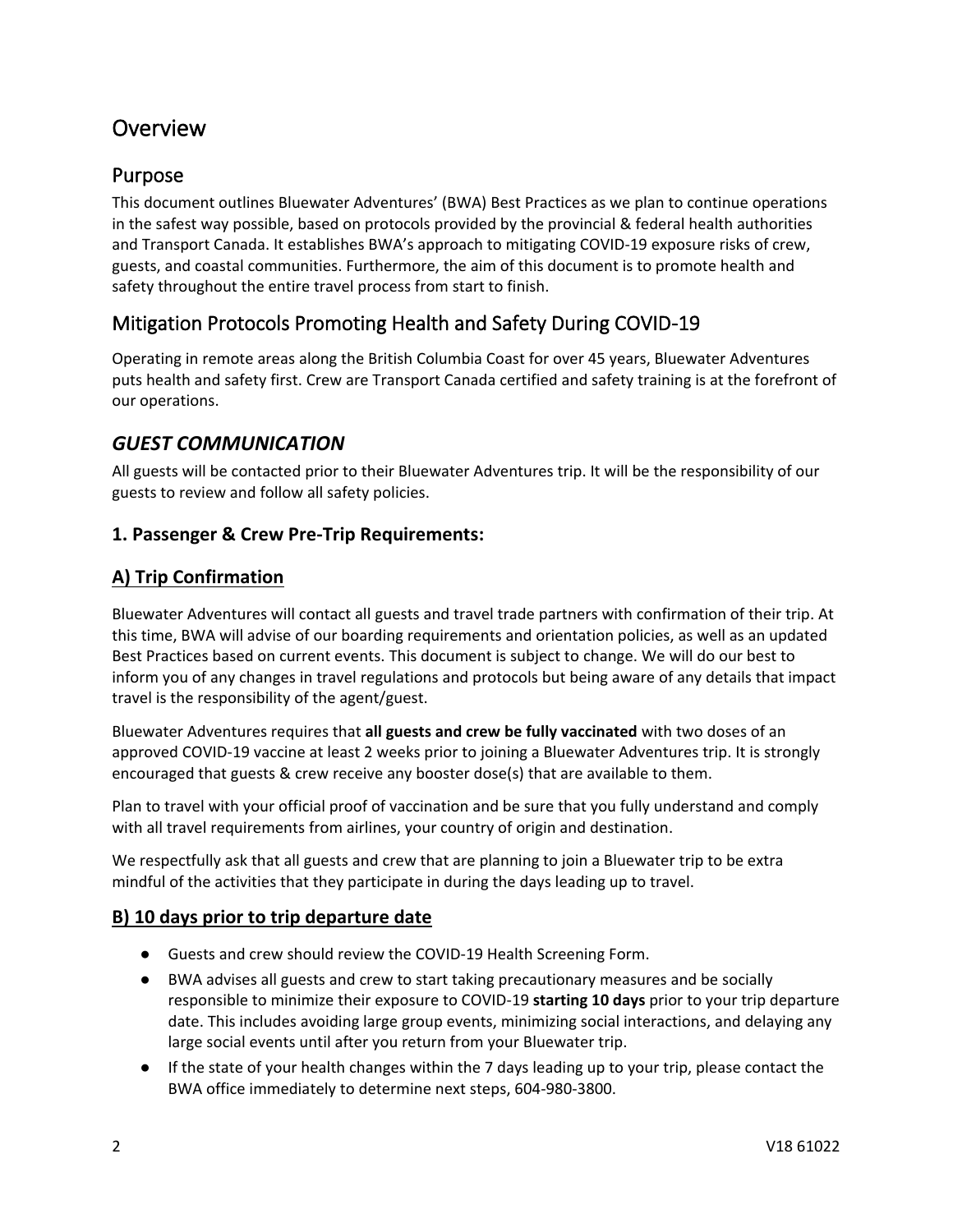## **C) 2 days prior to trip departure date - Health Screening Form**

Bluewater Adventures is required by Transport Canada to provide a health screening to all guests and crew prior to embarkation. It is of the upmost importance that we all work together to prevent any virus from coming aboard and potentially disrupting our trip.

All guests and crew are required to complete the form prior to their trip. Recognize that access to medical assistance aboard our trips is extremely limited, so it is imperative guests and crew answer all Health Screening Form questions truthfully for the health and safety of all persons onboard.

In the days leading up to your trip, Bluewater Adventures will email you a link where you can access your secure online form and complete/ submit it (including an upload of your proof of vaccination) within 2 days of your trip. We expect everyone to answer each question truthfully, and if you can answer "yes" to any of the questions, please contact the Bluewater Adventures office immediately.

## **D) Arrival Information / COVID-19 Testing / Trip Preparation**

The Government of Canada announced that effective April 1, 2022, **fully vaccinated travelers** will no longer need to provide a pre-entry COVID-19 test result to enter Canada by air, land, or water.

#### **Entry into Canada Information**

To qualify for the fully vaccinated traveller testing exemption, you must:

- [Be eligible to enter Canada](https://travel.gc.ca/travel-covid/travel-restrictions/covid-vaccinated-travellers-entering-canada#enter) on the specific date you enter
- Have no signs or symptoms of COVID-19
- Have received at least two doses of an accepted COVID-19 vaccine or a combination of accepted vaccines, or 1 Johnson & Johnson vaccine.
- Have received your last dose at least 14 days prior to the day you enter Canada.
	- o Example: if your last dose was anytime on Thursday July 1st, then Friday July 16th would be the first day that you meet the 14-day condition
- Download your [ArriveCAN](https://www.canada.ca/en/public-health/services/diseases/coronavirus-disease-covid-19/arrivecan.html) app, and complete questionnaire and fulfill all requirements prior to checking in for your flight if coming in from an international destination. ArriveCan is not needed for domestic flights
- [Meet all other entry requirements](https://travel.gc.ca/travel-covid/travel-restrictions/covid-vaccinated-travellers-entering-canada#entry-vaccinated)

#### **How to Prepare to Join your Bluewater Adventures trip:**

- Be fully vaccinated (minimum 2 doses) more than 2 weeks prior to joining your Bluewater Adventures trip. We strongly suggest that you get whatever booster dose becomes available to you. Print out and carry your proof of vaccination when you travel
- Protect yourself from the unexpected. Purchase travel insurance and airline tickets with flexibility.
- Be aware of any changes to travel requirements mandated by governments or airlines. Arrive at the airport early for your flight. Staffing shortages have created long wait times at some airports.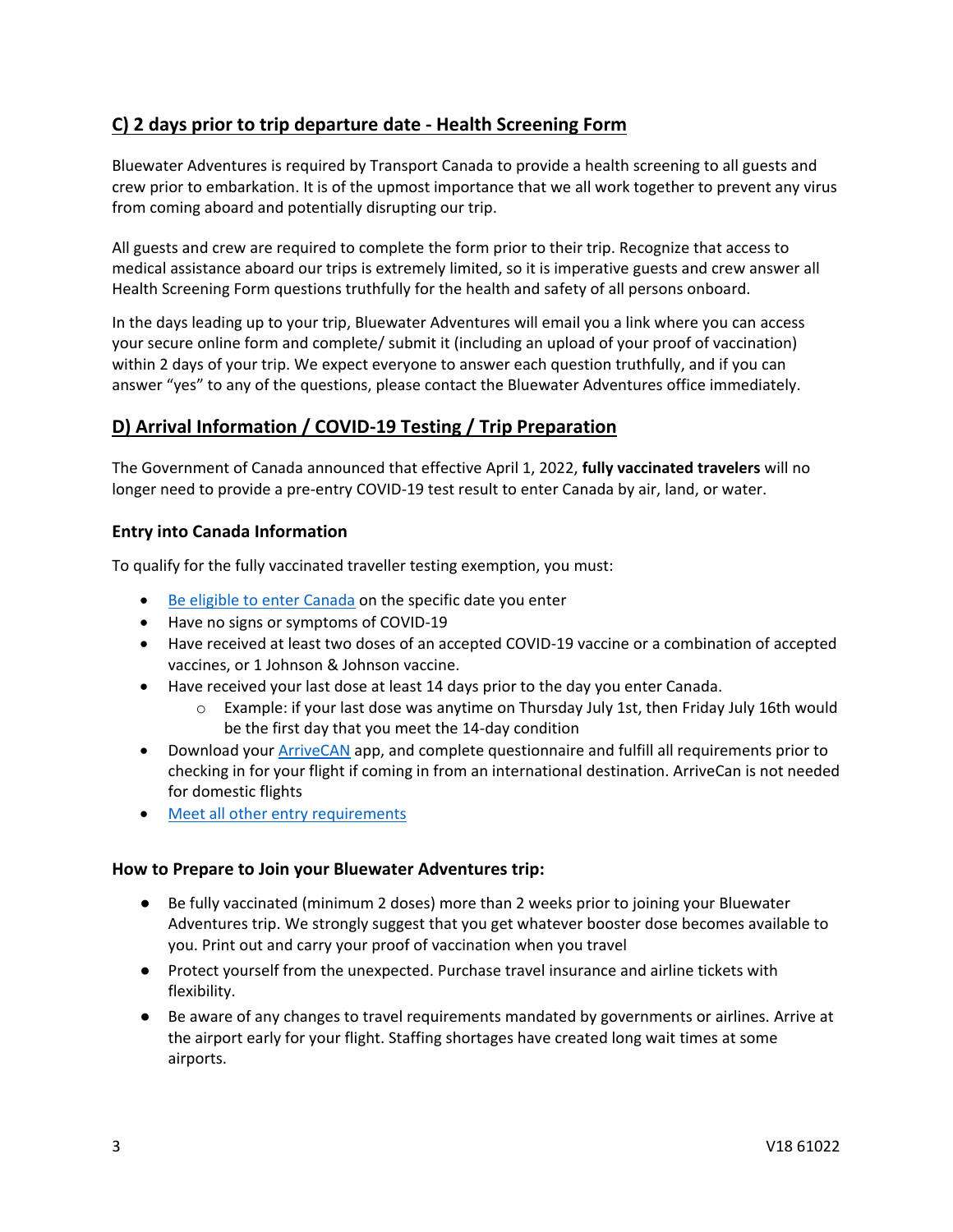- Within 2 days of the start of your trip, complete a confidential Health Screening form. If you can answer "yes" to any of the questions, please contact the Bluewater Adventures office immediately.
- If you are crossing the border into Canada print out and carry your official proof of full vaccination and download and complete the [ArriveCan App.](https://www.canada.ca/en/public-health/services/diseases/coronavirus-disease-covid-19/arrivecan.html)
- **For all Southeast Alaska expeditions entering Canada aboard Island Roamer**, please refer to your confirmed Itinerary where trip-specific information is explained in detail.

Please arrive at your Bluewater Adventures vessel wearing your face-covering and await instructions as we prepare to welcome

### **2. Pre-boarding Check-In & Orientation by Bluewater Adventures Crew:**

No person, guest, or crew, will be permitted to board the vessel if:

- They failed to receive two doses of an approved COVID-19 vaccine or show proof of vaccination (Upload to copy to Health Screening form)
- They are exhibiting COVID-19 symptoms
- They answered "yes" to any of their Health Screening Form questions, and after contact by the Bluewater office, was deemed not fit to travel.

### **Safety and Vessel Orientation:**

- Vessel captains will provide a detailed guest and crew orientation upon boarding.
- In addition to reviewing onboard safety protocols, cabin/head orientations, and general health and hygiene onboard, the captain will inform all guests and crew of further Measures to Reduce COVID-19 Transmission Risk (Section 3)

#### **3. Measures to Reduce COVID-19 Transmission Risk: Onboard**

Onboard cleanliness continues to be a top priority for the health and safety of crew and guests. BWA will adhere to extra precautionary measures specific to the risk mitigation of transmissible diseases. We have followed external guidance from BC Provincial and federal health authorities.

**It is understood that despite any guest or crew member having received both doses of a COVID-19 vaccine, COVID-19 protocols will continue to be observed. Masks are to be worn inside, frequent handwashing/sanitizing is encouraged, and physical distancing measures will continue whenever possible.**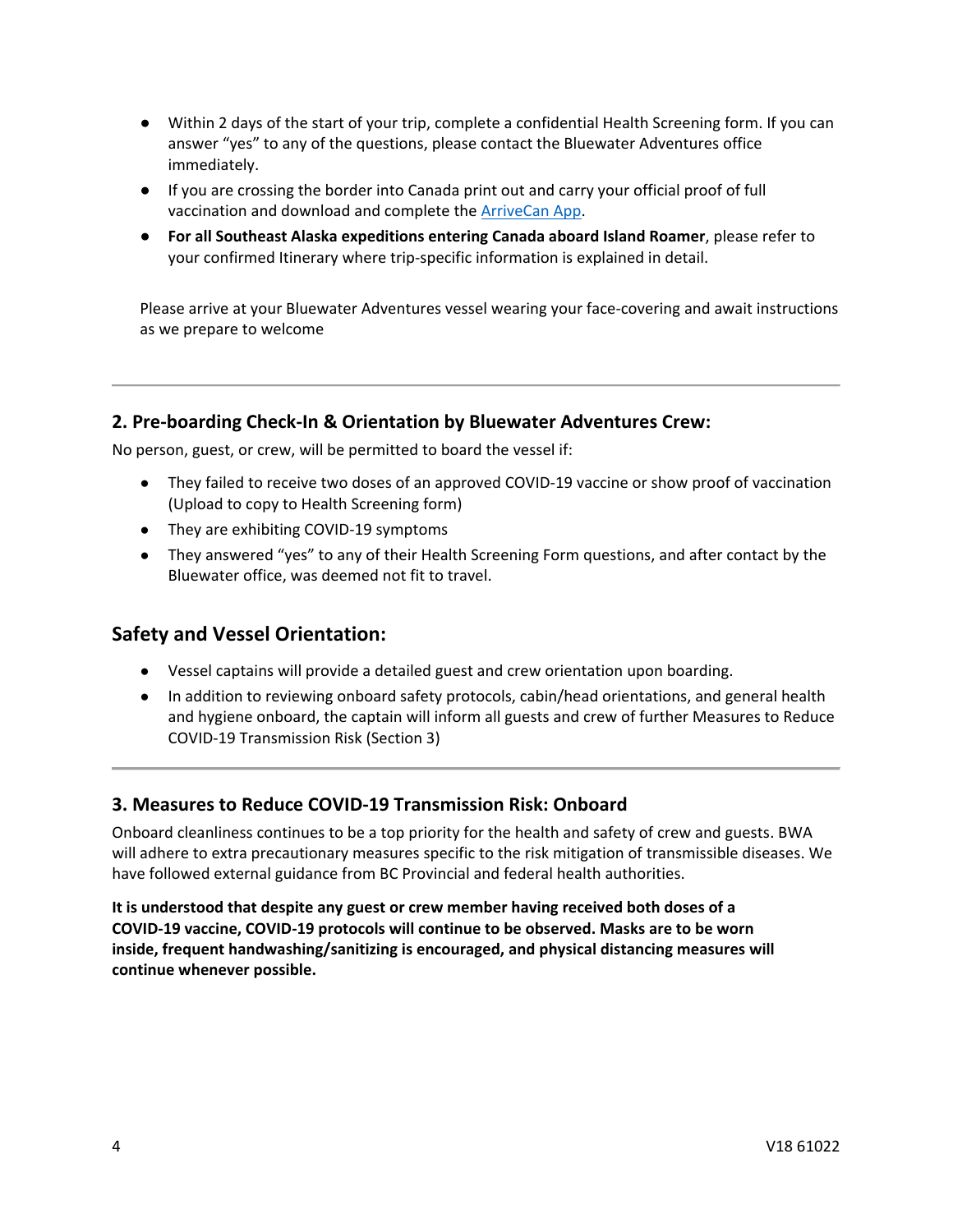## *GENERAL INFORMATION*

### **1. Sanitation and Hygiene**

- Personal care & hygiene elevates the importance of proper hand washing before eating or drinking, after touching shared items, and after using the washroom
- Hand sanitizer stations will be situated throughout the vessels in the wheelhouse, salon, shore bag and near food service areas.
- Increase disinfection of all hard surfaces using appropriate cleaners
- Shared heads will be cleaned frequently and will be stocked with full soap dispensers, paper towels, disinfecting wipes and lined waste containers (to be emptied frequently). Crew will be provided with protective equipment required to safely use cleaning equipment.
- Crew and passengers will be reminded to practice good hygiene frequently, including coughing/sneezing into your elbow or a tissue, disposing of tissue, and washing hands.
- Signage referring to proper hygiene will be posted in easily seen areas through the vessel.
- Infographic signage of proper head use and hand washing techniques will be printed and posted in each head as required.
- Crew will instruct guests to open all cabin portholes when not underway to create ventilation throughout the ship.

### **2. Physical Distancing**

The BC Centre for Disease Control advises to maintain a physical distance of 2 metres whenever possible including inside the vessel, out on deck, when onshore wildlife viewing, etc. When physical distancing is not possible outdoors, a mask should be worn.

#### **3. Mealtimes**

- Cooks may prefer to serve family style or plate meals for each guest and Crew. BWA will provide hand sanitizer at each high traffic space including meal & coffee/tea stations for people to use prior to filling their plates and mugs.
- BWA will encourage people to eat outside while maintaining physical distancing when possible.
- At the end of each meal, each person is responsible for discarding their food waste and placing dishware in the bin provided.
- All persons sharing galley duties must don face coverings.

# **If COVID-19 is Suspected Onboard**

A guest/crew should inform the captain immediately if they start to experience the onset of:

- $\checkmark$  Shortness of breath / difficulty breathing
- ✔ Undue Fatigue / drowsiness
- ✔ Loss of taste and smell
- $\checkmark$  Cough, chest congestion
- $\checkmark$  Sore throat, headache, muscle aches and pain
- $\checkmark$  Fever (38 degrees or higher)
- ✔ Diarrhea